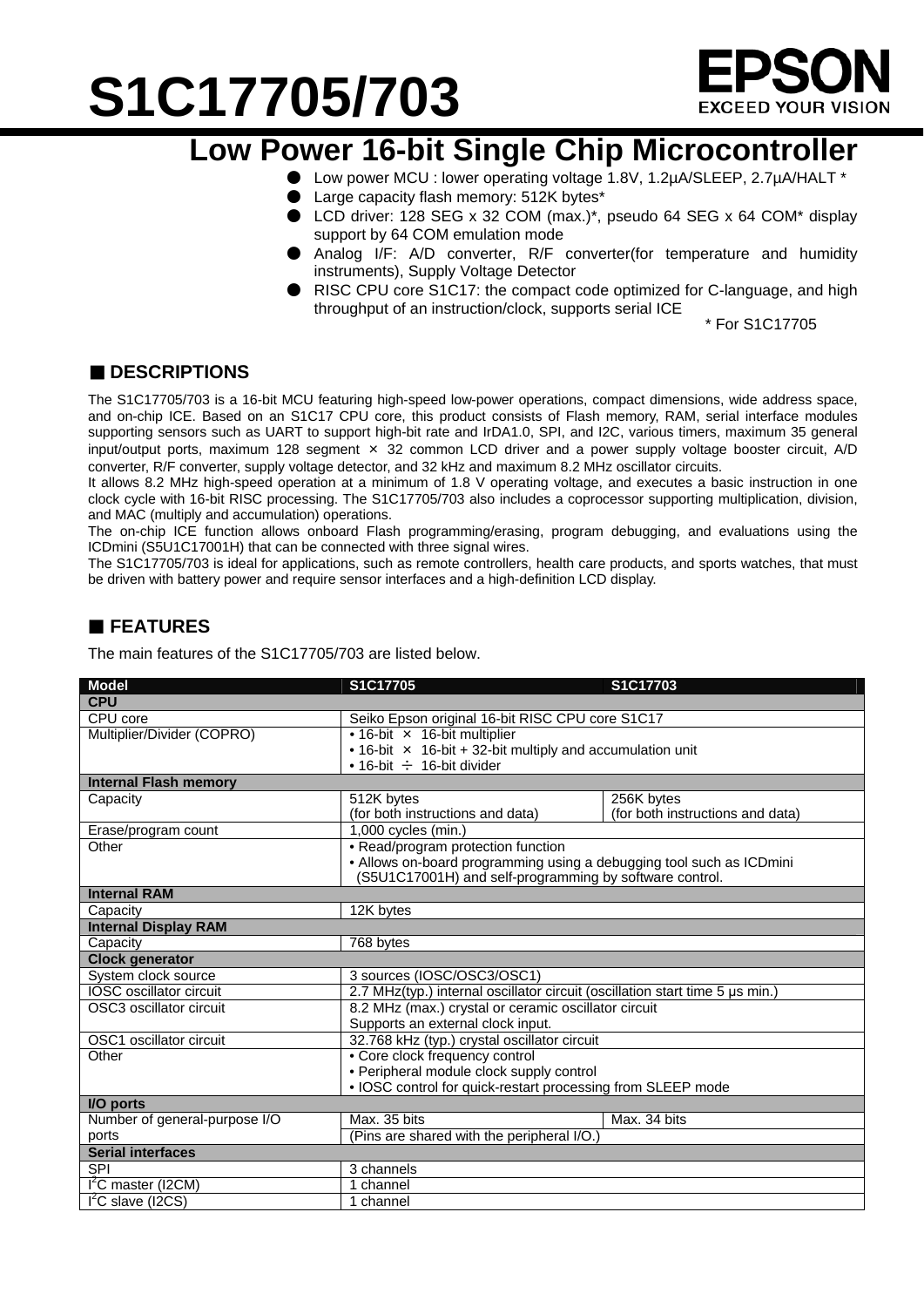## **S1C17705/703**

| <b>UART</b><br>2 channels (IrDA1.0 supported)<br>IR remote controller (REMC)<br>1 channel<br><b>LCD</b> driver<br><b>LCD</b> outputs<br>• 128 SEG × 32 COM<br>$\cdot$ 120 SEG $\times$ 32 COM<br>• Supports 64 SEG × 64 COM<br>• Supports 60 SEG × 64 COM<br>emulation RAM mapping.<br>emulation RAM mapping.<br>1/5 bias (built-in power supply voltage booster circuit)<br>Other<br><b>Timers</b><br>$16$ -bit timer (T16)<br>5 channels<br>16-bit PWM timer (T16A)<br>4 channels<br>16-bit PWM timer (T16A2)<br>4 channels<br>Clock timer (CT)<br>1 channel<br>Stopwatch timer (SWT)<br>1 channel<br>Watchdog timer (WDT)<br>1 channel<br>A/D converter<br>Conversion method<br>Successive approximation type<br>Number of analog input channels<br>8 channels (max.)<br>Resolution<br>10 bits<br><b>R/F</b> converter<br>Conversion method<br>CR oscillation type with 24-bit counter<br>Number of conversion channels<br>2 channels (2 sensors can be connected to each channel.)<br>DC-bias resistive/capacitive sensors and AC-bias resistive sensors<br>Sensor supported<br>Other<br>Supports external input for counting pulses.<br>Supply voltage detector (SVD)<br>Detection levels<br>15 programmable detection levels (1.8 V to 3.2 V)<br><b>Interrupts</b><br>Reset interrupt<br>#RESET pin<br><b>NMI</b><br>Watchdog timer<br>26 systems (8 levels)<br>Programmable interrupts<br>Power supply voltage<br>Operating voltage $(V_{DD})$<br>• 1.8 V to 3.6 V (for normal operation)<br>• 2.5 V to 3.6 V (for Flash erasing/programming)<br>. Built-in voltage regulator (two operating voltages switchable)<br>$AV_{DD} = V_{DD}$<br>Analog voltage (AV <sub>DD</sub> )<br><b>Operating temperature</b><br>Operating temperature range<br>-25 $^{\circ}$ C to 70 $^{\circ}$ C<br><b>Current consumption (Typ. value)</b><br>SLEEP state<br>$1.2\mu A$<br>$1.0\muA$<br>$(OSC1 = Off, IOSC = Off,$<br>$OSC3 = Off$<br><b>HALT</b> state<br>$2.7\muA$<br>$2.5\muA$<br>$(OSC1 = 32kHz, IOSC = Off,$<br>$OSC3 = Off$ , $LCD = Off$<br><b>HALT</b> state<br>$9.7\muA$<br>9.5 <sub>µ</sub> A<br>$(OSC1 = 32kHz, IOSC = Off,$<br>$OSC3 = Off, LCD = On)$<br>$18\mu$ A<br>$15\mu A$<br>Run state<br>$(OSC1 = 32kHz, IOSC = Off,$<br>$OSC3 = Off$ , $LCD = Off$<br>Run state<br>557µA<br>450µA<br>$(OSC1 = Off, IOSC = Off,$<br>$OSC3 = 1$ MHz ceramic,<br>$LCD = Off$<br>A/D converting current<br>200 µA (AVDD = $3.6$ V, 100 kHz sampling)<br><b>Shipping form</b> |  |  |  |
|--------------------------------------------------------------------------------------------------------------------------------------------------------------------------------------------------------------------------------------------------------------------------------------------------------------------------------------------------------------------------------------------------------------------------------------------------------------------------------------------------------------------------------------------------------------------------------------------------------------------------------------------------------------------------------------------------------------------------------------------------------------------------------------------------------------------------------------------------------------------------------------------------------------------------------------------------------------------------------------------------------------------------------------------------------------------------------------------------------------------------------------------------------------------------------------------------------------------------------------------------------------------------------------------------------------------------------------------------------------------------------------------------------------------------------------------------------------------------------------------------------------------------------------------------------------------------------------------------------------------------------------------------------------------------------------------------------------------------------------------------------------------------------------------------------------------------------------------------------------------------------------------------------------------------------------------------------------------------------------------------------------------------------------------------------------------------------------------------------------------------------------------------------------------------------------------------------------------------------------------------------------------------------------------------------------------------------------------------------------------------------------------------------------------------------------------------------------------------|--|--|--|
|                                                                                                                                                                                                                                                                                                                                                                                                                                                                                                                                                                                                                                                                                                                                                                                                                                                                                                                                                                                                                                                                                                                                                                                                                                                                                                                                                                                                                                                                                                                                                                                                                                                                                                                                                                                                                                                                                                                                                                                                                                                                                                                                                                                                                                                                                                                                                                                                                                                                          |  |  |  |
|                                                                                                                                                                                                                                                                                                                                                                                                                                                                                                                                                                                                                                                                                                                                                                                                                                                                                                                                                                                                                                                                                                                                                                                                                                                                                                                                                                                                                                                                                                                                                                                                                                                                                                                                                                                                                                                                                                                                                                                                                                                                                                                                                                                                                                                                                                                                                                                                                                                                          |  |  |  |
|                                                                                                                                                                                                                                                                                                                                                                                                                                                                                                                                                                                                                                                                                                                                                                                                                                                                                                                                                                                                                                                                                                                                                                                                                                                                                                                                                                                                                                                                                                                                                                                                                                                                                                                                                                                                                                                                                                                                                                                                                                                                                                                                                                                                                                                                                                                                                                                                                                                                          |  |  |  |
|                                                                                                                                                                                                                                                                                                                                                                                                                                                                                                                                                                                                                                                                                                                                                                                                                                                                                                                                                                                                                                                                                                                                                                                                                                                                                                                                                                                                                                                                                                                                                                                                                                                                                                                                                                                                                                                                                                                                                                                                                                                                                                                                                                                                                                                                                                                                                                                                                                                                          |  |  |  |
|                                                                                                                                                                                                                                                                                                                                                                                                                                                                                                                                                                                                                                                                                                                                                                                                                                                                                                                                                                                                                                                                                                                                                                                                                                                                                                                                                                                                                                                                                                                                                                                                                                                                                                                                                                                                                                                                                                                                                                                                                                                                                                                                                                                                                                                                                                                                                                                                                                                                          |  |  |  |
|                                                                                                                                                                                                                                                                                                                                                                                                                                                                                                                                                                                                                                                                                                                                                                                                                                                                                                                                                                                                                                                                                                                                                                                                                                                                                                                                                                                                                                                                                                                                                                                                                                                                                                                                                                                                                                                                                                                                                                                                                                                                                                                                                                                                                                                                                                                                                                                                                                                                          |  |  |  |
|                                                                                                                                                                                                                                                                                                                                                                                                                                                                                                                                                                                                                                                                                                                                                                                                                                                                                                                                                                                                                                                                                                                                                                                                                                                                                                                                                                                                                                                                                                                                                                                                                                                                                                                                                                                                                                                                                                                                                                                                                                                                                                                                                                                                                                                                                                                                                                                                                                                                          |  |  |  |
|                                                                                                                                                                                                                                                                                                                                                                                                                                                                                                                                                                                                                                                                                                                                                                                                                                                                                                                                                                                                                                                                                                                                                                                                                                                                                                                                                                                                                                                                                                                                                                                                                                                                                                                                                                                                                                                                                                                                                                                                                                                                                                                                                                                                                                                                                                                                                                                                                                                                          |  |  |  |
|                                                                                                                                                                                                                                                                                                                                                                                                                                                                                                                                                                                                                                                                                                                                                                                                                                                                                                                                                                                                                                                                                                                                                                                                                                                                                                                                                                                                                                                                                                                                                                                                                                                                                                                                                                                                                                                                                                                                                                                                                                                                                                                                                                                                                                                                                                                                                                                                                                                                          |  |  |  |
|                                                                                                                                                                                                                                                                                                                                                                                                                                                                                                                                                                                                                                                                                                                                                                                                                                                                                                                                                                                                                                                                                                                                                                                                                                                                                                                                                                                                                                                                                                                                                                                                                                                                                                                                                                                                                                                                                                                                                                                                                                                                                                                                                                                                                                                                                                                                                                                                                                                                          |  |  |  |
|                                                                                                                                                                                                                                                                                                                                                                                                                                                                                                                                                                                                                                                                                                                                                                                                                                                                                                                                                                                                                                                                                                                                                                                                                                                                                                                                                                                                                                                                                                                                                                                                                                                                                                                                                                                                                                                                                                                                                                                                                                                                                                                                                                                                                                                                                                                                                                                                                                                                          |  |  |  |
|                                                                                                                                                                                                                                                                                                                                                                                                                                                                                                                                                                                                                                                                                                                                                                                                                                                                                                                                                                                                                                                                                                                                                                                                                                                                                                                                                                                                                                                                                                                                                                                                                                                                                                                                                                                                                                                                                                                                                                                                                                                                                                                                                                                                                                                                                                                                                                                                                                                                          |  |  |  |
|                                                                                                                                                                                                                                                                                                                                                                                                                                                                                                                                                                                                                                                                                                                                                                                                                                                                                                                                                                                                                                                                                                                                                                                                                                                                                                                                                                                                                                                                                                                                                                                                                                                                                                                                                                                                                                                                                                                                                                                                                                                                                                                                                                                                                                                                                                                                                                                                                                                                          |  |  |  |
|                                                                                                                                                                                                                                                                                                                                                                                                                                                                                                                                                                                                                                                                                                                                                                                                                                                                                                                                                                                                                                                                                                                                                                                                                                                                                                                                                                                                                                                                                                                                                                                                                                                                                                                                                                                                                                                                                                                                                                                                                                                                                                                                                                                                                                                                                                                                                                                                                                                                          |  |  |  |
|                                                                                                                                                                                                                                                                                                                                                                                                                                                                                                                                                                                                                                                                                                                                                                                                                                                                                                                                                                                                                                                                                                                                                                                                                                                                                                                                                                                                                                                                                                                                                                                                                                                                                                                                                                                                                                                                                                                                                                                                                                                                                                                                                                                                                                                                                                                                                                                                                                                                          |  |  |  |
|                                                                                                                                                                                                                                                                                                                                                                                                                                                                                                                                                                                                                                                                                                                                                                                                                                                                                                                                                                                                                                                                                                                                                                                                                                                                                                                                                                                                                                                                                                                                                                                                                                                                                                                                                                                                                                                                                                                                                                                                                                                                                                                                                                                                                                                                                                                                                                                                                                                                          |  |  |  |
|                                                                                                                                                                                                                                                                                                                                                                                                                                                                                                                                                                                                                                                                                                                                                                                                                                                                                                                                                                                                                                                                                                                                                                                                                                                                                                                                                                                                                                                                                                                                                                                                                                                                                                                                                                                                                                                                                                                                                                                                                                                                                                                                                                                                                                                                                                                                                                                                                                                                          |  |  |  |
|                                                                                                                                                                                                                                                                                                                                                                                                                                                                                                                                                                                                                                                                                                                                                                                                                                                                                                                                                                                                                                                                                                                                                                                                                                                                                                                                                                                                                                                                                                                                                                                                                                                                                                                                                                                                                                                                                                                                                                                                                                                                                                                                                                                                                                                                                                                                                                                                                                                                          |  |  |  |
|                                                                                                                                                                                                                                                                                                                                                                                                                                                                                                                                                                                                                                                                                                                                                                                                                                                                                                                                                                                                                                                                                                                                                                                                                                                                                                                                                                                                                                                                                                                                                                                                                                                                                                                                                                                                                                                                                                                                                                                                                                                                                                                                                                                                                                                                                                                                                                                                                                                                          |  |  |  |
|                                                                                                                                                                                                                                                                                                                                                                                                                                                                                                                                                                                                                                                                                                                                                                                                                                                                                                                                                                                                                                                                                                                                                                                                                                                                                                                                                                                                                                                                                                                                                                                                                                                                                                                                                                                                                                                                                                                                                                                                                                                                                                                                                                                                                                                                                                                                                                                                                                                                          |  |  |  |
|                                                                                                                                                                                                                                                                                                                                                                                                                                                                                                                                                                                                                                                                                                                                                                                                                                                                                                                                                                                                                                                                                                                                                                                                                                                                                                                                                                                                                                                                                                                                                                                                                                                                                                                                                                                                                                                                                                                                                                                                                                                                                                                                                                                                                                                                                                                                                                                                                                                                          |  |  |  |
|                                                                                                                                                                                                                                                                                                                                                                                                                                                                                                                                                                                                                                                                                                                                                                                                                                                                                                                                                                                                                                                                                                                                                                                                                                                                                                                                                                                                                                                                                                                                                                                                                                                                                                                                                                                                                                                                                                                                                                                                                                                                                                                                                                                                                                                                                                                                                                                                                                                                          |  |  |  |
|                                                                                                                                                                                                                                                                                                                                                                                                                                                                                                                                                                                                                                                                                                                                                                                                                                                                                                                                                                                                                                                                                                                                                                                                                                                                                                                                                                                                                                                                                                                                                                                                                                                                                                                                                                                                                                                                                                                                                                                                                                                                                                                                                                                                                                                                                                                                                                                                                                                                          |  |  |  |
|                                                                                                                                                                                                                                                                                                                                                                                                                                                                                                                                                                                                                                                                                                                                                                                                                                                                                                                                                                                                                                                                                                                                                                                                                                                                                                                                                                                                                                                                                                                                                                                                                                                                                                                                                                                                                                                                                                                                                                                                                                                                                                                                                                                                                                                                                                                                                                                                                                                                          |  |  |  |
|                                                                                                                                                                                                                                                                                                                                                                                                                                                                                                                                                                                                                                                                                                                                                                                                                                                                                                                                                                                                                                                                                                                                                                                                                                                                                                                                                                                                                                                                                                                                                                                                                                                                                                                                                                                                                                                                                                                                                                                                                                                                                                                                                                                                                                                                                                                                                                                                                                                                          |  |  |  |
|                                                                                                                                                                                                                                                                                                                                                                                                                                                                                                                                                                                                                                                                                                                                                                                                                                                                                                                                                                                                                                                                                                                                                                                                                                                                                                                                                                                                                                                                                                                                                                                                                                                                                                                                                                                                                                                                                                                                                                                                                                                                                                                                                                                                                                                                                                                                                                                                                                                                          |  |  |  |
|                                                                                                                                                                                                                                                                                                                                                                                                                                                                                                                                                                                                                                                                                                                                                                                                                                                                                                                                                                                                                                                                                                                                                                                                                                                                                                                                                                                                                                                                                                                                                                                                                                                                                                                                                                                                                                                                                                                                                                                                                                                                                                                                                                                                                                                                                                                                                                                                                                                                          |  |  |  |
|                                                                                                                                                                                                                                                                                                                                                                                                                                                                                                                                                                                                                                                                                                                                                                                                                                                                                                                                                                                                                                                                                                                                                                                                                                                                                                                                                                                                                                                                                                                                                                                                                                                                                                                                                                                                                                                                                                                                                                                                                                                                                                                                                                                                                                                                                                                                                                                                                                                                          |  |  |  |
|                                                                                                                                                                                                                                                                                                                                                                                                                                                                                                                                                                                                                                                                                                                                                                                                                                                                                                                                                                                                                                                                                                                                                                                                                                                                                                                                                                                                                                                                                                                                                                                                                                                                                                                                                                                                                                                                                                                                                                                                                                                                                                                                                                                                                                                                                                                                                                                                                                                                          |  |  |  |
|                                                                                                                                                                                                                                                                                                                                                                                                                                                                                                                                                                                                                                                                                                                                                                                                                                                                                                                                                                                                                                                                                                                                                                                                                                                                                                                                                                                                                                                                                                                                                                                                                                                                                                                                                                                                                                                                                                                                                                                                                                                                                                                                                                                                                                                                                                                                                                                                                                                                          |  |  |  |
|                                                                                                                                                                                                                                                                                                                                                                                                                                                                                                                                                                                                                                                                                                                                                                                                                                                                                                                                                                                                                                                                                                                                                                                                                                                                                                                                                                                                                                                                                                                                                                                                                                                                                                                                                                                                                                                                                                                                                                                                                                                                                                                                                                                                                                                                                                                                                                                                                                                                          |  |  |  |
|                                                                                                                                                                                                                                                                                                                                                                                                                                                                                                                                                                                                                                                                                                                                                                                                                                                                                                                                                                                                                                                                                                                                                                                                                                                                                                                                                                                                                                                                                                                                                                                                                                                                                                                                                                                                                                                                                                                                                                                                                                                                                                                                                                                                                                                                                                                                                                                                                                                                          |  |  |  |
|                                                                                                                                                                                                                                                                                                                                                                                                                                                                                                                                                                                                                                                                                                                                                                                                                                                                                                                                                                                                                                                                                                                                                                                                                                                                                                                                                                                                                                                                                                                                                                                                                                                                                                                                                                                                                                                                                                                                                                                                                                                                                                                                                                                                                                                                                                                                                                                                                                                                          |  |  |  |
|                                                                                                                                                                                                                                                                                                                                                                                                                                                                                                                                                                                                                                                                                                                                                                                                                                                                                                                                                                                                                                                                                                                                                                                                                                                                                                                                                                                                                                                                                                                                                                                                                                                                                                                                                                                                                                                                                                                                                                                                                                                                                                                                                                                                                                                                                                                                                                                                                                                                          |  |  |  |
|                                                                                                                                                                                                                                                                                                                                                                                                                                                                                                                                                                                                                                                                                                                                                                                                                                                                                                                                                                                                                                                                                                                                                                                                                                                                                                                                                                                                                                                                                                                                                                                                                                                                                                                                                                                                                                                                                                                                                                                                                                                                                                                                                                                                                                                                                                                                                                                                                                                                          |  |  |  |
|                                                                                                                                                                                                                                                                                                                                                                                                                                                                                                                                                                                                                                                                                                                                                                                                                                                                                                                                                                                                                                                                                                                                                                                                                                                                                                                                                                                                                                                                                                                                                                                                                                                                                                                                                                                                                                                                                                                                                                                                                                                                                                                                                                                                                                                                                                                                                                                                                                                                          |  |  |  |
|                                                                                                                                                                                                                                                                                                                                                                                                                                                                                                                                                                                                                                                                                                                                                                                                                                                                                                                                                                                                                                                                                                                                                                                                                                                                                                                                                                                                                                                                                                                                                                                                                                                                                                                                                                                                                                                                                                                                                                                                                                                                                                                                                                                                                                                                                                                                                                                                                                                                          |  |  |  |
|                                                                                                                                                                                                                                                                                                                                                                                                                                                                                                                                                                                                                                                                                                                                                                                                                                                                                                                                                                                                                                                                                                                                                                                                                                                                                                                                                                                                                                                                                                                                                                                                                                                                                                                                                                                                                                                                                                                                                                                                                                                                                                                                                                                                                                                                                                                                                                                                                                                                          |  |  |  |
|                                                                                                                                                                                                                                                                                                                                                                                                                                                                                                                                                                                                                                                                                                                                                                                                                                                                                                                                                                                                                                                                                                                                                                                                                                                                                                                                                                                                                                                                                                                                                                                                                                                                                                                                                                                                                                                                                                                                                                                                                                                                                                                                                                                                                                                                                                                                                                                                                                                                          |  |  |  |
|                                                                                                                                                                                                                                                                                                                                                                                                                                                                                                                                                                                                                                                                                                                                                                                                                                                                                                                                                                                                                                                                                                                                                                                                                                                                                                                                                                                                                                                                                                                                                                                                                                                                                                                                                                                                                                                                                                                                                                                                                                                                                                                                                                                                                                                                                                                                                                                                                                                                          |  |  |  |
|                                                                                                                                                                                                                                                                                                                                                                                                                                                                                                                                                                                                                                                                                                                                                                                                                                                                                                                                                                                                                                                                                                                                                                                                                                                                                                                                                                                                                                                                                                                                                                                                                                                                                                                                                                                                                                                                                                                                                                                                                                                                                                                                                                                                                                                                                                                                                                                                                                                                          |  |  |  |
|                                                                                                                                                                                                                                                                                                                                                                                                                                                                                                                                                                                                                                                                                                                                                                                                                                                                                                                                                                                                                                                                                                                                                                                                                                                                                                                                                                                                                                                                                                                                                                                                                                                                                                                                                                                                                                                                                                                                                                                                                                                                                                                                                                                                                                                                                                                                                                                                                                                                          |  |  |  |
|                                                                                                                                                                                                                                                                                                                                                                                                                                                                                                                                                                                                                                                                                                                                                                                                                                                                                                                                                                                                                                                                                                                                                                                                                                                                                                                                                                                                                                                                                                                                                                                                                                                                                                                                                                                                                                                                                                                                                                                                                                                                                                                                                                                                                                                                                                                                                                                                                                                                          |  |  |  |
|                                                                                                                                                                                                                                                                                                                                                                                                                                                                                                                                                                                                                                                                                                                                                                                                                                                                                                                                                                                                                                                                                                                                                                                                                                                                                                                                                                                                                                                                                                                                                                                                                                                                                                                                                                                                                                                                                                                                                                                                                                                                                                                                                                                                                                                                                                                                                                                                                                                                          |  |  |  |
|                                                                                                                                                                                                                                                                                                                                                                                                                                                                                                                                                                                                                                                                                                                                                                                                                                                                                                                                                                                                                                                                                                                                                                                                                                                                                                                                                                                                                                                                                                                                                                                                                                                                                                                                                                                                                                                                                                                                                                                                                                                                                                                                                                                                                                                                                                                                                                                                                                                                          |  |  |  |
|                                                                                                                                                                                                                                                                                                                                                                                                                                                                                                                                                                                                                                                                                                                                                                                                                                                                                                                                                                                                                                                                                                                                                                                                                                                                                                                                                                                                                                                                                                                                                                                                                                                                                                                                                                                                                                                                                                                                                                                                                                                                                                                                                                                                                                                                                                                                                                                                                                                                          |  |  |  |
|                                                                                                                                                                                                                                                                                                                                                                                                                                                                                                                                                                                                                                                                                                                                                                                                                                                                                                                                                                                                                                                                                                                                                                                                                                                                                                                                                                                                                                                                                                                                                                                                                                                                                                                                                                                                                                                                                                                                                                                                                                                                                                                                                                                                                                                                                                                                                                                                                                                                          |  |  |  |
|                                                                                                                                                                                                                                                                                                                                                                                                                                                                                                                                                                                                                                                                                                                                                                                                                                                                                                                                                                                                                                                                                                                                                                                                                                                                                                                                                                                                                                                                                                                                                                                                                                                                                                                                                                                                                                                                                                                                                                                                                                                                                                                                                                                                                                                                                                                                                                                                                                                                          |  |  |  |
|                                                                                                                                                                                                                                                                                                                                                                                                                                                                                                                                                                                                                                                                                                                                                                                                                                                                                                                                                                                                                                                                                                                                                                                                                                                                                                                                                                                                                                                                                                                                                                                                                                                                                                                                                                                                                                                                                                                                                                                                                                                                                                                                                                                                                                                                                                                                                                                                                                                                          |  |  |  |
|                                                                                                                                                                                                                                                                                                                                                                                                                                                                                                                                                                                                                                                                                                                                                                                                                                                                                                                                                                                                                                                                                                                                                                                                                                                                                                                                                                                                                                                                                                                                                                                                                                                                                                                                                                                                                                                                                                                                                                                                                                                                                                                                                                                                                                                                                                                                                                                                                                                                          |  |  |  |
|                                                                                                                                                                                                                                                                                                                                                                                                                                                                                                                                                                                                                                                                                                                                                                                                                                                                                                                                                                                                                                                                                                                                                                                                                                                                                                                                                                                                                                                                                                                                                                                                                                                                                                                                                                                                                                                                                                                                                                                                                                                                                                                                                                                                                                                                                                                                                                                                                                                                          |  |  |  |
|                                                                                                                                                                                                                                                                                                                                                                                                                                                                                                                                                                                                                                                                                                                                                                                                                                                                                                                                                                                                                                                                                                                                                                                                                                                                                                                                                                                                                                                                                                                                                                                                                                                                                                                                                                                                                                                                                                                                                                                                                                                                                                                                                                                                                                                                                                                                                                                                                                                                          |  |  |  |
|                                                                                                                                                                                                                                                                                                                                                                                                                                                                                                                                                                                                                                                                                                                                                                                                                                                                                                                                                                                                                                                                                                                                                                                                                                                                                                                                                                                                                                                                                                                                                                                                                                                                                                                                                                                                                                                                                                                                                                                                                                                                                                                                                                                                                                                                                                                                                                                                                                                                          |  |  |  |
|                                                                                                                                                                                                                                                                                                                                                                                                                                                                                                                                                                                                                                                                                                                                                                                                                                                                                                                                                                                                                                                                                                                                                                                                                                                                                                                                                                                                                                                                                                                                                                                                                                                                                                                                                                                                                                                                                                                                                                                                                                                                                                                                                                                                                                                                                                                                                                                                                                                                          |  |  |  |
|                                                                                                                                                                                                                                                                                                                                                                                                                                                                                                                                                                                                                                                                                                                                                                                                                                                                                                                                                                                                                                                                                                                                                                                                                                                                                                                                                                                                                                                                                                                                                                                                                                                                                                                                                                                                                                                                                                                                                                                                                                                                                                                                                                                                                                                                                                                                                                                                                                                                          |  |  |  |
| 1<br>QFP23-240pin<br>QFP21-216pin                                                                                                                                                                                                                                                                                                                                                                                                                                                                                                                                                                                                                                                                                                                                                                                                                                                                                                                                                                                                                                                                                                                                                                                                                                                                                                                                                                                                                                                                                                                                                                                                                                                                                                                                                                                                                                                                                                                                                                                                                                                                                                                                                                                                                                                                                                                                                                                                                                        |  |  |  |
| $\overline{2}$<br>Chip<br>Chip                                                                                                                                                                                                                                                                                                                                                                                                                                                                                                                                                                                                                                                                                                                                                                                                                                                                                                                                                                                                                                                                                                                                                                                                                                                                                                                                                                                                                                                                                                                                                                                                                                                                                                                                                                                                                                                                                                                                                                                                                                                                                                                                                                                                                                                                                                                                                                                                                                           |  |  |  |
| 3<br>VFBGA10H-240                                                                                                                                                                                                                                                                                                                                                                                                                                                                                                                                                                                                                                                                                                                                                                                                                                                                                                                                                                                                                                                                                                                                                                                                                                                                                                                                                                                                                                                                                                                                                                                                                                                                                                                                                                                                                                                                                                                                                                                                                                                                                                                                                                                                                                                                                                                                                                                                                                                        |  |  |  |
| Size/pitch<br>QFP23-240pin<br>(body size: 32 mm × 32 mm, lead pitch: 0.5 mm)                                                                                                                                                                                                                                                                                                                                                                                                                                                                                                                                                                                                                                                                                                                                                                                                                                                                                                                                                                                                                                                                                                                                                                                                                                                                                                                                                                                                                                                                                                                                                                                                                                                                                                                                                                                                                                                                                                                                                                                                                                                                                                                                                                                                                                                                                                                                                                                             |  |  |  |
|                                                                                                                                                                                                                                                                                                                                                                                                                                                                                                                                                                                                                                                                                                                                                                                                                                                                                                                                                                                                                                                                                                                                                                                                                                                                                                                                                                                                                                                                                                                                                                                                                                                                                                                                                                                                                                                                                                                                                                                                                                                                                                                                                                                                                                                                                                                                                                                                                                                                          |  |  |  |
|                                                                                                                                                                                                                                                                                                                                                                                                                                                                                                                                                                                                                                                                                                                                                                                                                                                                                                                                                                                                                                                                                                                                                                                                                                                                                                                                                                                                                                                                                                                                                                                                                                                                                                                                                                                                                                                                                                                                                                                                                                                                                                                                                                                                                                                                                                                                                                                                                                                                          |  |  |  |
| (body size: 24 mm $\times$ 24 mm, lead pitch: 0.4 mm)<br>QFP21-216pin                                                                                                                                                                                                                                                                                                                                                                                                                                                                                                                                                                                                                                                                                                                                                                                                                                                                                                                                                                                                                                                                                                                                                                                                                                                                                                                                                                                                                                                                                                                                                                                                                                                                                                                                                                                                                                                                                                                                                                                                                                                                                                                                                                                                                                                                                                                                                                                                    |  |  |  |
| VFBGA7H-240<br>(body size: 10 mm $\times$ 10 mm, ball pitch: 0.5 mm)<br>(pad pitch: 90 µm)<br>Chip (S1C17705)                                                                                                                                                                                                                                                                                                                                                                                                                                                                                                                                                                                                                                                                                                                                                                                                                                                                                                                                                                                                                                                                                                                                                                                                                                                                                                                                                                                                                                                                                                                                                                                                                                                                                                                                                                                                                                                                                                                                                                                                                                                                                                                                                                                                                                                                                                                                                            |  |  |  |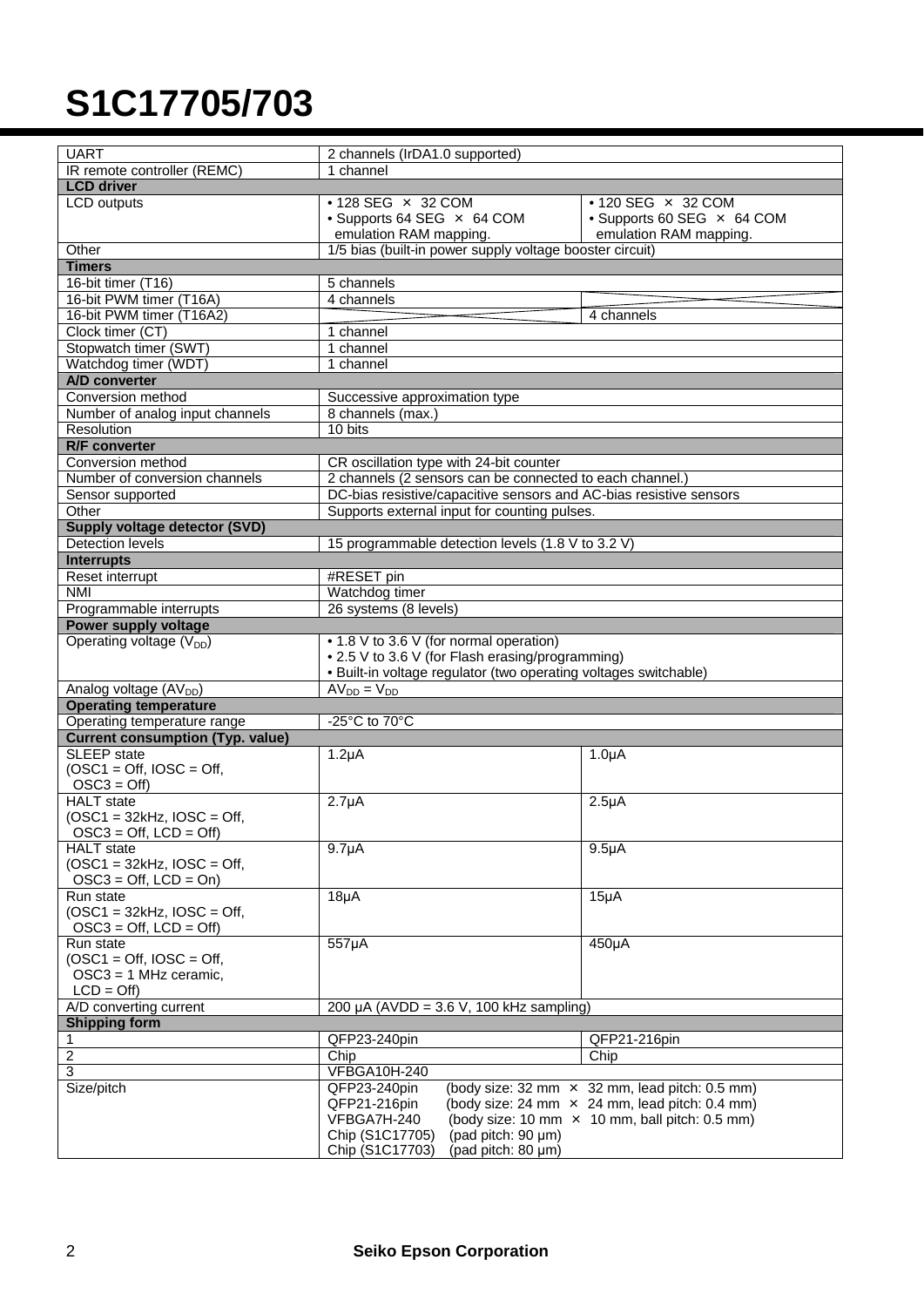### **S1C17705/703**



\*1: The models have a different memory size, LCD outputs and I/O/test port configurations.

\*2: 16-bit PWM timer (T16A) is available in the S1C17705 and 16-bit PWM timer (T16A2) is available in the S1C17703.

| Memory/function           | S <sub>1</sub> C <sub>17705</sub> | S <sub>1</sub> C <sub>17703</sub> |
|---------------------------|-----------------------------------|-----------------------------------|
| Flash memory              | 512K bytes                        | 256K bytes                        |
| SEG/COM output pins       | SEG0-SEG127                       | SEG0-SEG119                       |
| $(1/16, 1/24, 1/32$ duty) | COM0-COM31                        | COM0-COM31                        |
| I/O port pins             | 35 (P00-P42)                      | 34 (P00-P41)                      |
| #TEST pin                 | Available                         | Unavailable                       |
| 16-bit PWM timer (T16A)   | Available                         | Unavailable                       |
| 16-bit PWM timer (T16A2)  | Unavailable                       | Available                         |